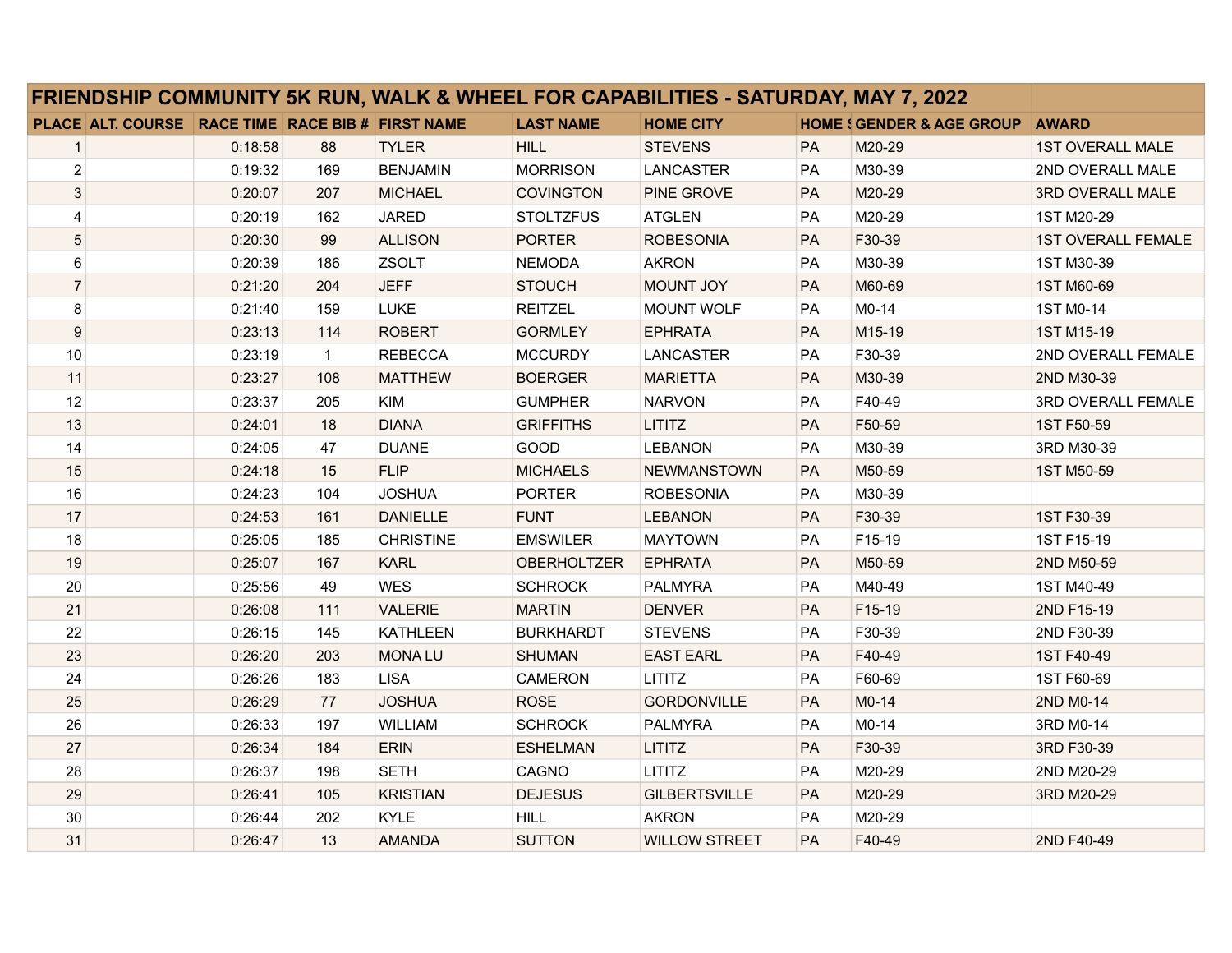| <b>FRIENDSHIP COMMUNITY 5K RUN, WALK &amp; WHEEL FOR CAPABILITIES - SATURDAY, MAY 7, 2022</b> |                                                   |         |     |                 |                   |                       |           |                                      |              |
|-----------------------------------------------------------------------------------------------|---------------------------------------------------|---------|-----|-----------------|-------------------|-----------------------|-----------|--------------------------------------|--------------|
|                                                                                               | PLACE ALT. COURSE RACE TIME RACE BIB # FIRST NAME |         |     |                 | <b>LAST NAME</b>  | <b>HOME CITY</b>      |           | <b>HOME : GENDER &amp; AGE GROUP</b> | <b>AWARD</b> |
| 32                                                                                            |                                                   | 0:26:51 | 113 | <b>JOHANNA</b>  | <b>MARTIN</b>     | <b>LITITZ</b>         | <b>PA</b> | F20-29                               | 1ST F20-29   |
| 33                                                                                            |                                                   | 0:26:58 | 57  | <b>RANDY</b>    | <b>MLADENOFF</b>  | <b>DUNCANNON</b>      | PA        | M60-69                               | 2ND M60-69   |
| 34                                                                                            |                                                   | 0:27:09 | 109 | <b>PAUL</b>     | <b>HILL</b>       | <b>STEVENS</b>        | PA        | M40-49                               | 2ND M40-49   |
| 35                                                                                            |                                                   | 0:27:50 | 142 | <b>TAHLIA</b>   | <b>KUHN</b>       | <b>AKRON</b>          | PA        | F0-14                                | 1ST F0-14    |
| 36                                                                                            |                                                   | 0:27:51 | 52  | PHIL            | LAPP              | <b>BETHEL</b>         | PA        | M50-59                               | 3RD M50-59   |
| 37                                                                                            |                                                   | 0:28:21 | 110 | <b>KAREN</b>    | <b>RODRIQUEZ</b>  | <b>LANCASTER</b>      | PA        | F60-69                               | 2ND F60-69   |
| 38                                                                                            |                                                   | 0:28:31 | 51  | <b>JESSE</b>    | <b>KROPF</b>      | <b>LEBANON</b>        | PA        | M30-39                               |              |
| 39                                                                                            |                                                   | 0:28:36 | 206 | <b>CARRIE</b>   | <b>GALANIS</b>    | <b>LITITZ</b>         | PA        | F30-39                               |              |
| 40                                                                                            |                                                   | 0:31:04 | 5   | <b>REBECCA</b>  | <b>LIPPART</b>    | LANCASTER             | PA        | F20-29                               | 2ND F20-29   |
| 41                                                                                            |                                                   | 0:31:11 | 53  | <b>MONICA</b>   | <b>LAPP</b>       | <b>BETHEL</b>         | PA        | F20-29                               | 3RD F20-29   |
| 42                                                                                            |                                                   | 0:31:16 | 143 | <b>ALYSSA</b>   | <b>SWATSKI</b>    | <b>DENVER</b>         | PA        | F0-14                                | 2ND F0-14    |
| 43                                                                                            |                                                   | 0:31:18 | 138 | <b>DANIEL</b>   | <b>HORNING</b>    | <b>DENVER</b>         | PA        | M20-29                               |              |
| 44                                                                                            |                                                   | 0:31:21 | 196 | <b>JOE</b>      | <b>ROSADO</b>     | <b>SHAEFFERSTOWN</b>  | PA        | M20-29                               |              |
| 45                                                                                            |                                                   | 0:31:54 | 71  | <b>GRACIE</b>   | <b>BRUBAKER</b>   | <b>MCALISTERVILLE</b> | PA        | F20-29                               |              |
| 46                                                                                            |                                                   | 0:32:00 | 148 | <b>BRANDON</b>  | <b>CARCELLA</b>   | <b>GLENNMORE</b>      | PA        | M20-29                               |              |
| 47                                                                                            |                                                   | 0:32:03 | 83  | <b>EMILY</b>    | <b>WILLIAMSON</b> | <b>LITITZ</b>         | PA        | F20-29                               |              |
| 48                                                                                            |                                                   | 0:32:07 | 84  | <b>SHANNON</b>  | <b>WILLIAMSON</b> | <b>LITITZ</b>         | PA        | F15-19                               | 3RD F15-19   |
| 49                                                                                            |                                                   | 0:33:33 | 46  | <b>ANNAMARY</b> | <b>GOOD</b>       | <b>LEBANON</b>        | PA        | F30-39                               |              |
| 50                                                                                            |                                                   | 0:33:53 | 158 | <b>MADISON</b>  | <b>REITZEL</b>    | MOUNT WOLF            | <b>PA</b> | F15-19                               |              |
| 51                                                                                            |                                                   | 0.34.11 | 78  | <b>NAOMI</b>    | <b>ROSE</b>       | <b>GORDONVILLE</b>    | PA        | F0-14                                | 3RD F0-14    |
| 52                                                                                            |                                                   | 0:34:19 | 30  | <b>JOHN</b>     | <b>MOSS</b>       | LANCASTER             | PA        | M40-49                               | 3RD M40-49   |
| 53                                                                                            |                                                   | 0:34:20 | 26  | <b>RYAN</b>     | <b>CURRAN</b>     | <b>LANCASTER</b>      | PA        | M40-49                               |              |
| 54                                                                                            |                                                   | 0:34:31 | 10  | <b>TONI</b>     | <b>THOMAS</b>     | <b>LITITZ</b>         | PA        | F40-49                               | 3RD F40-49   |
| 55                                                                                            |                                                   | 0:34:33 | 40  | <b>REBECCA</b>  | <b>WHITE</b>      | <b>LITITZ</b>         | PA        | F50-59                               | 2ND F50-59   |
| 56                                                                                            |                                                   | 0:34:35 | 41  | <b>ELISE</b>    | <b>WHITE</b>      | <b>LITITZ</b>         | PA        | F20-29                               |              |
| 57                                                                                            |                                                   | 0:34:59 | 34  | <b>JACKSON</b>  | <b>SUTTON</b>     | <b>WILLOW STREET</b>  | PA        | M0-14                                |              |
| 58                                                                                            |                                                   | 0:35:19 | 54  | <b>HANNAH</b>   | <b>SAUDER</b>     | <b>FREDERICKSBURG</b> | PA        | F30-39                               |              |
| 59                                                                                            |                                                   | 0:35:25 | 50  | <b>KRIS</b>     | <b>KROPF</b>      | <b>LEBANON</b>        | PA        | F30-39                               |              |
| 60                                                                                            |                                                   | 0:35:30 | 171 | <b>BRANDON</b>  | <b>ROMANIELLO</b> | <b>BALTIMORE CITY</b> | <b>MD</b> | M20-29                               |              |
| 61                                                                                            |                                                   | 0:35:47 | 25  | <b>REBECCA</b>  | <b>GARNER</b>     | LANCASTER             | PA        | F30-39                               |              |
| 62                                                                                            |                                                   | 0:36:11 | 134 | <b>FAITH</b>    | <b>MICHAELS</b>   | <b>NEWMANSTOWN</b>    | <b>PA</b> | F20-29                               |              |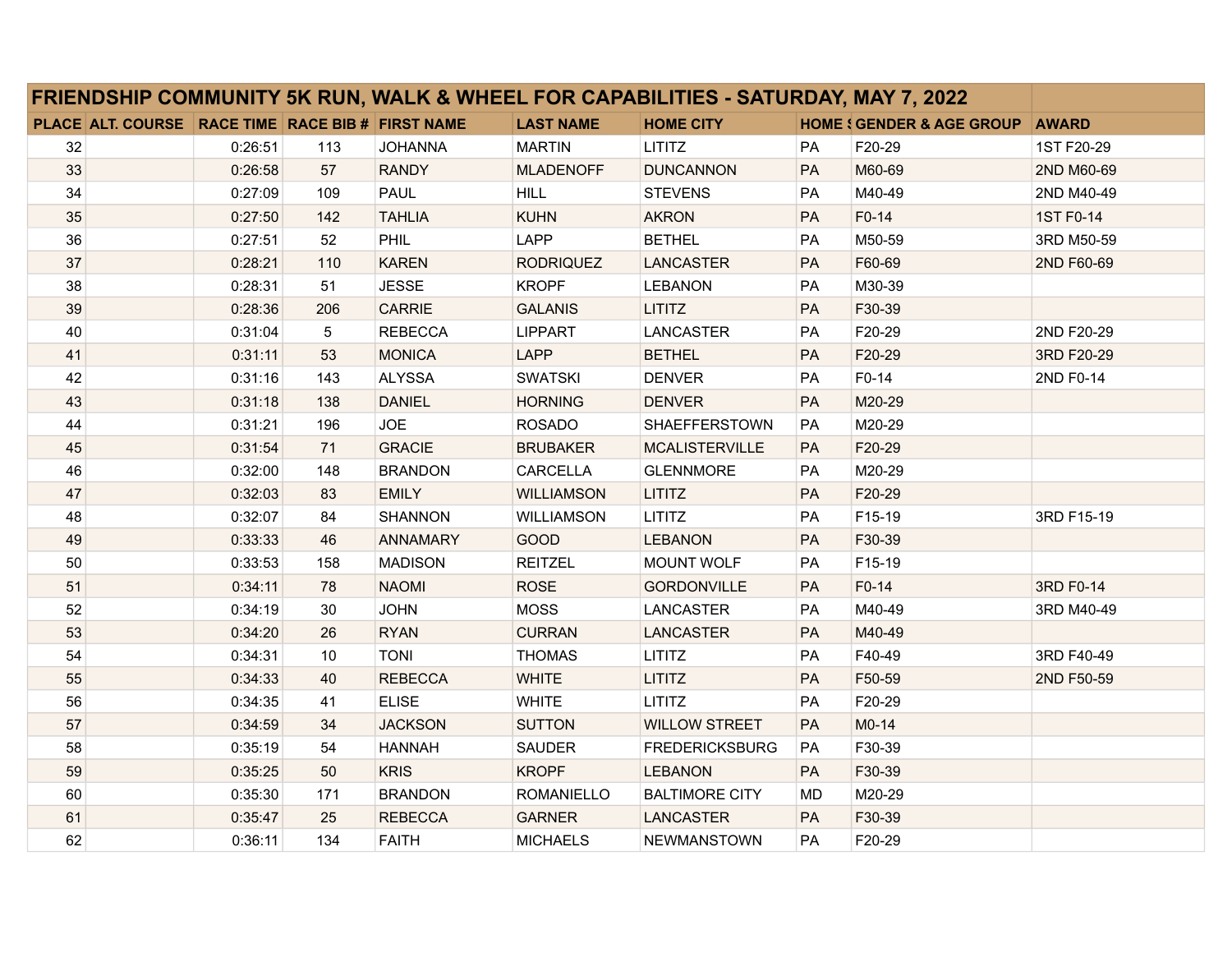| <b>FRIENDSHIP COMMUNITY 5K RUN, WALK &amp; WHEEL FOR CAPABILITIES - SATURDAY, MAY 7, 2022</b> |                                                   |         |                |                   |                          |                        |           |                                          |              |
|-----------------------------------------------------------------------------------------------|---------------------------------------------------|---------|----------------|-------------------|--------------------------|------------------------|-----------|------------------------------------------|--------------|
|                                                                                               | PLACE ALT. COURSE RACE TIME RACE BIB # FIRST NAME |         |                |                   | <b>LAST NAME</b>         | <b>HOME CITY</b>       |           | <b>HOME &amp; GENDER &amp; AGE GROUP</b> | <b>AWARD</b> |
| 63                                                                                            |                                                   | 0:36:19 | 70             | <b>DEBBIE</b>     | <b>BOERGER</b>           | <b>LANCASTER</b>       | PA        | F60-69                                   | 3RD F60-69   |
| 64                                                                                            |                                                   | 0:36:35 | 193            | <b>MARIA</b>      | <b>DIAZ</b>              | <b>LANCASTER</b>       | PA        | F50-59                                   | 3RD F50-59   |
| 65                                                                                            |                                                   | 0.37:10 | 43             | <b>BRADLEY</b>    | <b>GULDIN</b>            | <b>ADAMSTOWN</b>       | PA        | M30-39                                   |              |
| 66                                                                                            |                                                   | 0:37:16 | 144            | LARRY             | <b>BOERGER</b>           | <b>LANCASTER</b>       | PA        | M60-69                                   | 3RD M60-69   |
| 67                                                                                            |                                                   | 0:37:58 | 112            | <b>HANNAH</b>     | <b>MARTIN</b>            | <b>DENVER</b>          | PA        | F0-14                                    |              |
| 68                                                                                            |                                                   | 0:37:59 | 22             | <b>MELISSA</b>    | <b>DELCHER</b>           | <b>BALTIMORE</b>       | <b>MD</b> | F20-29                                   |              |
| 69                                                                                            |                                                   | 0:38:09 | $\overline{2}$ | <b>SHERRY</b>     | <b>COOPER</b>            | <b>PALMYRA</b>         | PA        | F60-69                                   |              |
| 70                                                                                            |                                                   | 0:38:11 | 20             | <b>IFIGENIA</b>   | STAVROPOULOS PALMYRA     |                        | PA        | F40-49                                   |              |
| 71                                                                                            |                                                   | 0:38:17 | 79             | <b>ZACCHAEUS</b>  | <b>ROSE</b>              | <b>GORDONVILLE</b>     | PA        | M0-14                                    |              |
| 72                                                                                            |                                                   | 0:38:20 | 75             | <b>DAVID</b>      | ROSE II                  | <b>GORDONVILLE</b>     | PA        | M30-39                                   |              |
| 73                                                                                            |                                                   | 0:38:22 | 76             | <b>ABIGAIL</b>    | <b>ROSE</b>              | <b>GORDONVILLE</b>     | PA        | F0-14                                    |              |
| 74                                                                                            |                                                   | 0:39:03 | $\overline{4}$ | <b>BRUCE</b>      | <b>CRONRATH</b>          | <b>READING</b>         | PA        | $M70+$                                   | 1ST M70+     |
|                                                                                               | Alt. 1M                                           | 0:39:21 | 90             | <b>MARK</b>       | <b>RABOLD</b>            | <b>EPHRATA</b>         | PA        | M50-59                                   |              |
|                                                                                               | Alt. 1M                                           | 0:39:32 | 89             | AMY               | <b>RABOLD</b>            | <b>EPHRATA</b>         | PA        | F50-59                                   |              |
| 75                                                                                            |                                                   | 0:39:38 | 91             | <b>WILLIAM</b>    | <b>GALL</b>              | <b>MILLERSVILLE</b>    | PA        | M60-69                                   |              |
| 76                                                                                            |                                                   | 0:39:46 | 58             | <b>JULIE</b>      | <b>MLADENOFF</b>         | <b>DUNCANNON</b>       | PA        | F60-69                                   |              |
| 77                                                                                            |                                                   | 0:41:35 | 21             | <b>ROBERT</b>     | <b>KANAGY</b>            | <b>LANCASTER</b>       | PA        | M50-59                                   |              |
| 78                                                                                            |                                                   | 0:42:35 | 151            | <b>NICK</b>       | <b>REINHOLD</b>          | <b>MANHEIM</b>         | PA        | M40-49                                   |              |
| 79                                                                                            |                                                   | 0.42:46 | 155            | <b>TYRE</b>       | <b>ALLEN</b>             | <b>MANHEIM</b>         | PA        | M40-49                                   |              |
| 80                                                                                            |                                                   | 0:42:50 | 3              | <b>ROSE MARIE</b> | <b>HAGY</b>              | <b>READING</b>         | PA        | F70+                                     | 1ST F70+     |
| 81                                                                                            |                                                   | 0:43:33 | 208            | <b>JUSTIN</b>     | <b>AGNEW</b>             | <b>DOWNINGTOWN</b>     | PA        | M40-49                                   |              |
| 82                                                                                            |                                                   | 0:44:09 | 165            | <b>SUSAN E</b>    | <b>BOWERS</b>            | <b>WILLOW STREET</b>   | PA        | F60-69                                   |              |
| 83                                                                                            |                                                   | 0:44:10 | 164            | <b>CARLOS R</b>   | <b>BOWERS</b>            | <b>WILLOW STREET</b>   | PA        | M60-69                                   |              |
| 84                                                                                            |                                                   | 0:44:39 | 19             | CARL              | <b>SPANGLER</b>          | <b>EAST PETERSBURG</b> | <b>PA</b> | M60-69                                   |              |
| 85                                                                                            |                                                   | 0:45:13 | 192            | <b>ABBY</b>       | RHOADS-STEFFY MOUNTVILLE |                        | PA        | F40-49                                   |              |
| 86                                                                                            |                                                   | 0:45:20 | 190            | <b>MARK</b>       | <b>MILLER</b>            | <b>MOUNT JOY</b>       | PA        | M50-59                                   |              |
| 87                                                                                            |                                                   | 0:45:22 | 191            | <b>CHERYL</b>     | <b>MILLER</b>            | <b>MOUNT JOY</b>       | PA        | F50-59                                   |              |
| 88                                                                                            |                                                   | 0:45:24 | 194            | <b>MADDY</b>      | <b>SPANGLER</b>          | <b>MOUNTVILLE</b>      | PA        | F20-29                                   |              |
| 89                                                                                            |                                                   | 0:45:28 | 195            | <b>CRYSTAL</b>    | <b>HIPPS</b>             | <b>COLUMBIA</b>        | PA        | F30-39                                   |              |
| 90                                                                                            |                                                   | 0:46:46 | 100            | <b>HOLLY</b>      | <b>WIGGINS</b>           | <b>WILLOW STREET</b>   | PA        | F20-29                                   |              |
| 91                                                                                            |                                                   | 0:46:47 | 101            | <b>MARY</b>       | <b>NEJMEH</b>            | <b>LEOLA</b>           | PA        | F30-39                                   |              |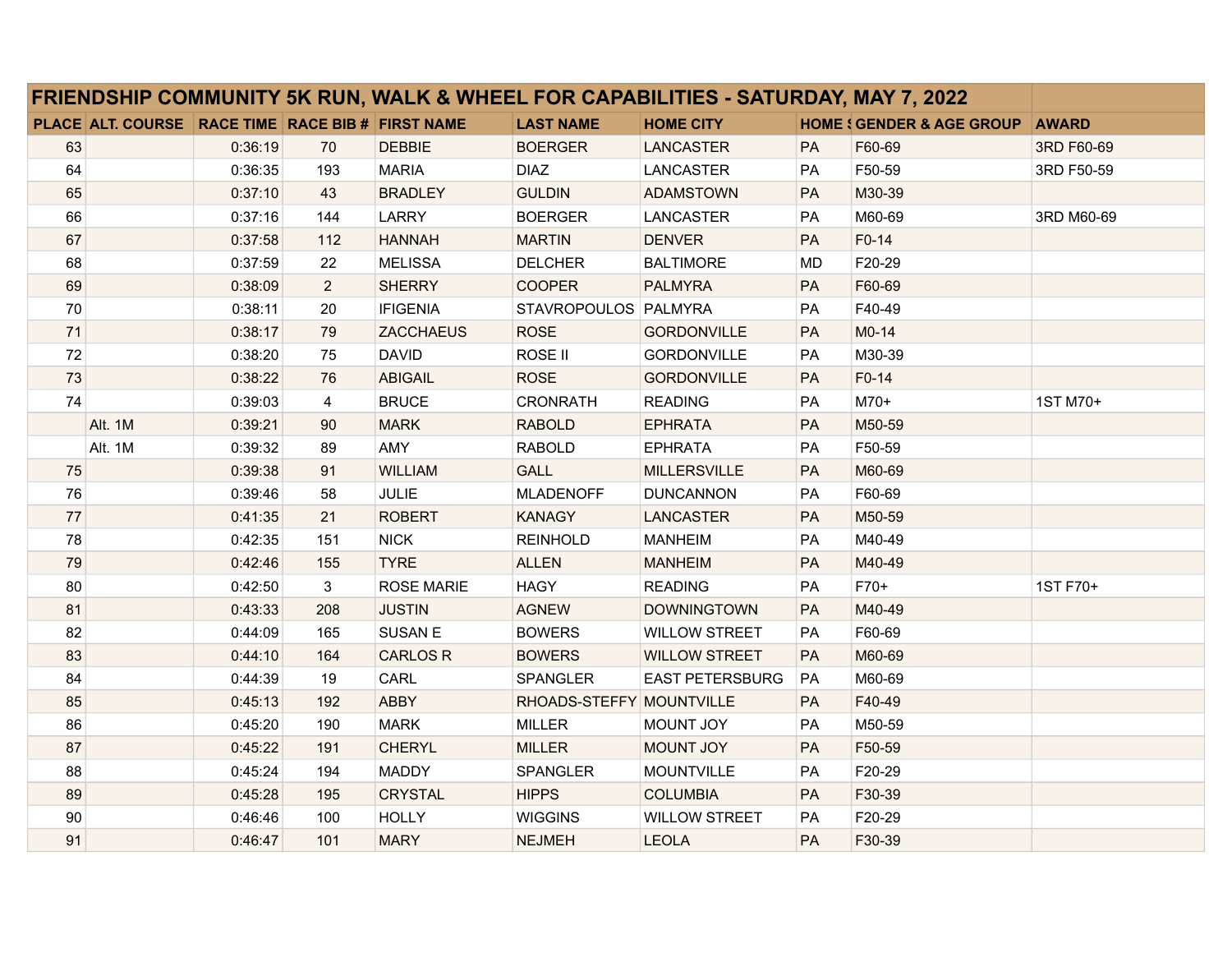| FRIENDSHIP COMMUNITY 5K RUN, WALK & WHEEL FOR CAPABILITIES - SATURDAY, MAY 7, 2022 |                                                   |         |                |                   |                                |                        |           |                                      |              |
|------------------------------------------------------------------------------------|---------------------------------------------------|---------|----------------|-------------------|--------------------------------|------------------------|-----------|--------------------------------------|--------------|
|                                                                                    | PLACE ALT. COURSE RACE TIME RACE BIB # FIRST NAME |         |                |                   | <b>LAST NAME</b>               | <b>HOME CITY</b>       |           | <b>HOME { GENDER &amp; AGE GROUP</b> | <b>AWARD</b> |
| 92                                                                                 |                                                   | 0:48:03 | 45             | N CLAIR           | <b>CLAWSER</b>                 | CAMPBELLTOWN           | PA        | $M70+$                               | 2ND M70+     |
| 93                                                                                 |                                                   | 0:48:22 | 106            | <b>NANCY</b>      | <b>WITMER</b>                  | <b>MANHEIM</b>         | PA        | F70+                                 | 2ND F70+     |
| 94                                                                                 |                                                   | 0:48:23 | 160            | <b>MARY ELLEN</b> | <b>WITMER</b>                  | <b>EAST PETERSBURG</b> | PA        | F70+                                 | 3RD F70+     |
| 95                                                                                 |                                                   | 0:50:49 | 59             | <b>SARA</b>       | <b>GULDIN</b>                  | <b>ADAMSTOWN</b>       | PA        | F0-14                                |              |
| 96                                                                                 |                                                   | 0:50:51 | 44             | <b>RACHEL</b>     | <b>GULDIN</b>                  | ADAMSTOWN              | PA        | F0-14                                |              |
| 97                                                                                 |                                                   | 0:51:10 | 137            | <b>MATTHEW</b>    | <b>JENNINGS</b>                | <b>LITITZ</b>          | PA        | M20-29                               |              |
| 98                                                                                 |                                                   | 0:51:44 | 80             | <b>PEG</b>        | <b>SCHANNAUER</b>              | <b>EPHRATA</b>         | PA        | F60-69                               |              |
| 99                                                                                 |                                                   | 0:53:40 | 133            | <b>MARLENE</b>    | <b>MICHAELS</b>                | NEWMANSTOWN            | PA        | F70+                                 |              |
| 100                                                                                |                                                   | 0:55:12 | 156            | <b>LISA</b>       | <b>SANDERS</b>                 | LANCASTER              | PA        | F50-59                               |              |
| 101                                                                                |                                                   | 0:55:29 | 163            | <b>CYNTHIA</b>    | <b>KENNEDY</b>                 | <b>AKRON</b>           | PA        | F50-59                               |              |
| 102                                                                                |                                                   | 1:05:08 | 117            | <b>TAYLOR</b>     | <b>SEPPI</b>                   | <b>MANHEIM</b>         | PA        | M30-39                               |              |
| 103                                                                                |                                                   | 1:06:29 | 115            | <b>MICHAEL</b>    | <b>YOUTZ</b>                   | <b>MANHEIM</b>         | PA        | M40-49                               |              |
| 104                                                                                |                                                   | 1:07:03 | 69             | <b>EDWARD</b>     | <b>STOLTZFUS</b>               | <b>MANHEIM</b>         | PA        | M60-69                               |              |
| 105                                                                                |                                                   | 1:07:06 | 146            | <b>RACHEL</b>     | <b>SNYDER</b>                  | <b>STEVENS</b>         | PA        | F20-29                               |              |
|                                                                                    |                                                   |         | 6              | <b>DANAE</b>      | <b>KREIDER</b>                 | <b>MANHEIM</b>         | <b>PA</b> | F30-39                               |              |
|                                                                                    |                                                   |         | $\overline{7}$ | <b>MELINDA</b>    | <b>HOUSTON</b>                 | <b>LANCASTER</b>       | PA        | F50-59                               |              |
|                                                                                    |                                                   |         | 8              | <b>MARLUCY</b>    | <b>BARACHO SPENC LANCASTER</b> |                        | PA        | F30-39                               |              |
|                                                                                    |                                                   |         | 9              | <b>KIMBERLY</b>   | <b>HACKMAN</b>                 | <b>EPHRATA</b>         | PA        | F30-39                               |              |
|                                                                                    | Alt. 1M                                           |         | 11             | <b>KELSEA</b>     | <b>MARTIN</b>                  | <b>COLUMBIA</b>        | PA        | F20-29                               |              |
|                                                                                    |                                                   |         | 12             | <b>DAVID</b>      | <b>MARTIN</b>                  | <b>COLUMBIA</b>        | PA        | M20-29                               |              |
|                                                                                    |                                                   |         | 14             | <b>JENNIFER</b>   | SNYDER                         | <b>LEBANON</b>         | PA        | F30-39                               |              |
|                                                                                    | <b>Virtual Option</b>                             |         | 16             | <b>GINA</b>       | <b>BROWN</b>                   | <b>CARLISE</b>         | PA        | F60-69                               |              |
|                                                                                    |                                                   |         | 17             | <b>BETH</b>       | <b>PATCHES</b>                 | <b>MYERSTOWN</b>       | <b>PA</b> | F20-29                               |              |
|                                                                                    |                                                   |         | 23             | <b>JULIE</b>      | <b>MCDERMOTT</b>               | <b>LITITZ</b>          | PA        | F30-39                               |              |
|                                                                                    |                                                   |         | 24             | <b>JESSICA</b>    | <b>DOUTRICH</b>                | <b>LEBANON</b>         | PA        | F20-29                               |              |
|                                                                                    |                                                   |         | 27             | <b>ESTHER</b>     | <b>CURRAN</b>                  | <b>LANCASTER</b>       | PA        | F30-39                               |              |
|                                                                                    |                                                   |         | 28             | <b>ABIGAIL</b>    | <b>CURRAN</b>                  | <b>LANCASTER</b>       | PA        | F0-14                                |              |
|                                                                                    |                                                   |         | 29             | <b>JAMES</b>      | <b>CURRAN</b>                  | <b>LANCASTER</b>       | PA        | M0-14                                |              |
|                                                                                    |                                                   |         | 31             | <b>NICOLE</b>     | <b>MOSS</b>                    | LANCASTER              | PA        | F40-49                               |              |
|                                                                                    |                                                   |         | 32             | <b>MADELINE</b>   | <b>MOSS</b>                    | LANCASTER              | PA        | $F0-14$                              |              |
|                                                                                    |                                                   |         | 33             | <b>JACK</b>       | <b>MOSS</b>                    | <b>LANCASTER</b>       | PA        | $M0-14$                              |              |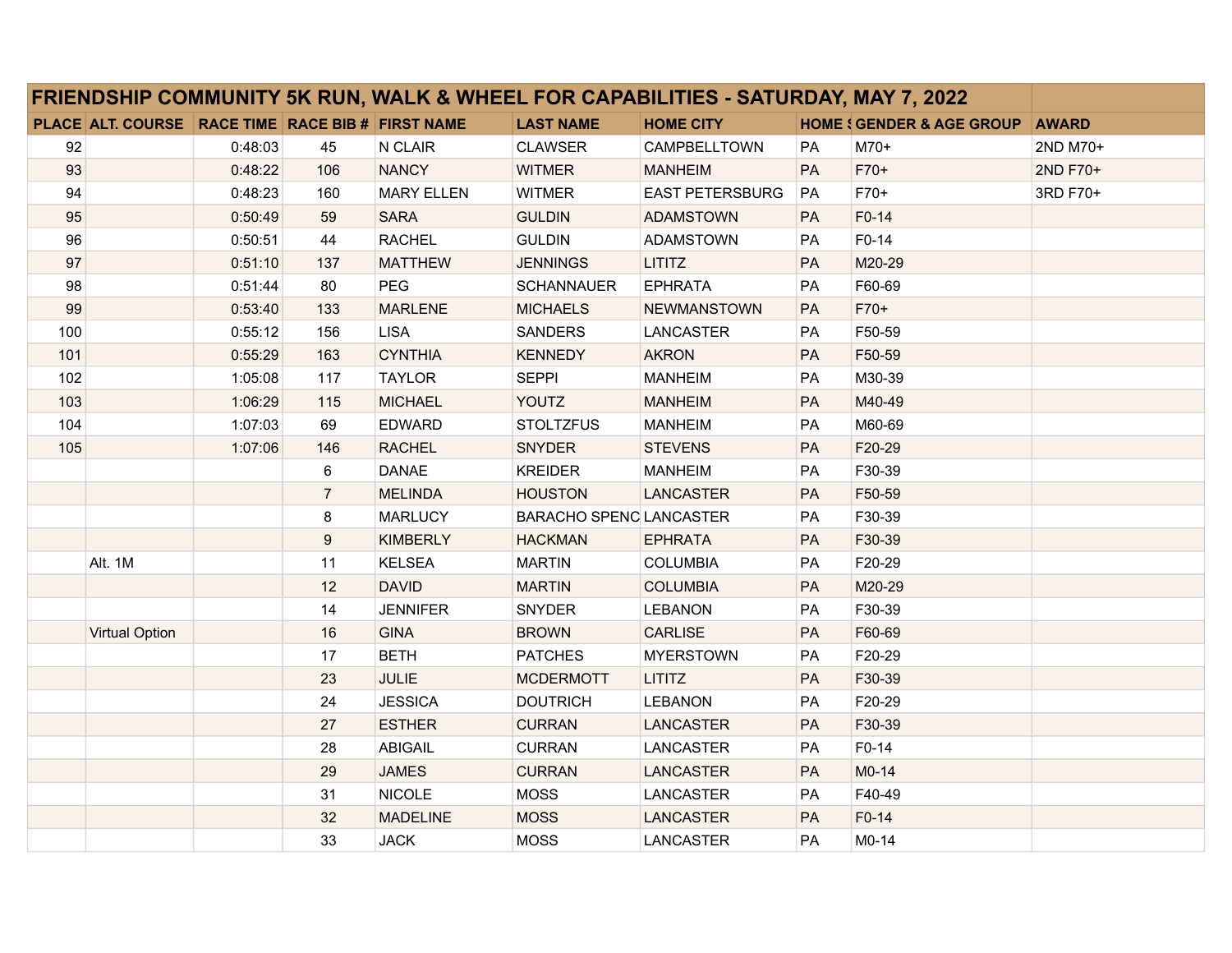| <b>FRIENDSHIP COMMUNITY 5K RUN, WALK &amp; WHEEL FOR CAPABILITIES - SATURDAY, MAY 7, 2022</b> |                                                   |  |    |                 |                   |                        |           |                                            |  |
|-----------------------------------------------------------------------------------------------|---------------------------------------------------|--|----|-----------------|-------------------|------------------------|-----------|--------------------------------------------|--|
|                                                                                               | PLACE ALT. COURSE RACE TIME RACE BIB # FIRST NAME |  |    |                 | <b>LAST NAME</b>  | <b>HOME CITY</b>       |           | <b>HOME : GENDER &amp; AGE GROUP AWARD</b> |  |
|                                                                                               | <b>Virtual Option</b>                             |  | 35 | <b>KAYLA</b>    | <b>WEBER</b>      | <b>AKRON</b>           | PA        | F30-39                                     |  |
|                                                                                               |                                                   |  | 36 | <b>RACHEL</b>   | <b>KREIDER</b>    | <b>ELIZABETHTOWN</b>   | <b>PA</b> | F30-39                                     |  |
|                                                                                               | <b>Virtual Option</b>                             |  | 37 | <b>DIANA</b>    | <b>SHREVE</b>     | <b>CARLISLE</b>        | PA        | F60-69                                     |  |
|                                                                                               | Alt. 1M                                           |  | 38 | <b>JEFFREY</b>  | SCARBOROUGH DELTA |                        | <b>PA</b> | M50-59                                     |  |
|                                                                                               | Alt. 1M                                           |  | 39 | <b>DAWN</b>     | SCARBOROUGH       | <b>DELTA</b>           | PA        | F50-59                                     |  |
|                                                                                               |                                                   |  | 42 | AMY             | <b>CAMERON</b>    | <b>LANCASTER</b>       | PA        | F40-49                                     |  |
|                                                                                               |                                                   |  | 48 | <b>HEIDI</b>    | <b>SCHROCK</b>    | <b>PALMYRA</b>         | PA        | F30-39                                     |  |
|                                                                                               |                                                   |  | 55 | <b>JEANETTE</b> | <b>STONER</b>     | <b>NEWMANSTOWN</b>     | <b>PA</b> | F40-49                                     |  |
|                                                                                               |                                                   |  | 56 | <b>CHRISTI</b>  | <b>STONER</b>     | <b>STEVENS</b>         | PA        | F30-39                                     |  |
|                                                                                               |                                                   |  | 60 | <b>CHADWICK</b> | <b>HERSHEY</b>    | <b>LANCASTER</b>       | PA        | M40-49                                     |  |
|                                                                                               |                                                   |  | 61 | <b>SARAH</b>    | <b>HERSHEY</b>    | <b>LANCASTER</b>       | PA        | F30-39                                     |  |
|                                                                                               |                                                   |  | 62 | <b>SCOTT</b>    | <b>HERSHEY</b>    | <b>LANCASTER</b>       | <b>PA</b> | M15-19                                     |  |
|                                                                                               |                                                   |  | 63 | JULIA           | <b>HERSHEY</b>    | <b>LANCASTER</b>       | PA        | F0-14                                      |  |
|                                                                                               |                                                   |  | 64 | <b>JEFF</b>     | <b>KRATZ</b>      | <b>LITITZ</b>          | PA        | M40-49                                     |  |
|                                                                                               |                                                   |  | 65 | <b>DONNA</b>    | <b>ABSHER</b>     | <b>LITITZ</b>          | PA        | F50-59                                     |  |
|                                                                                               |                                                   |  | 66 | <b>LON</b>      | <b>HOFFMAN</b>    | LITITZ                 | PA        | M30-39                                     |  |
|                                                                                               |                                                   |  | 67 | <b>GREG</b>     | <b>BARTON</b>     | <b>MOUNTVILLE</b>      | PA        | M60-69                                     |  |
|                                                                                               |                                                   |  | 68 | LOUISE          | <b>BARTON</b>     | <b>MOUNTVILLE</b>      | PA        | F60-69                                     |  |
|                                                                                               |                                                   |  | 72 | <b>ANNE</b>     | <b>GLATFELTER</b> | LITITZ                 | PA        | F60-69                                     |  |
|                                                                                               |                                                   |  | 73 | <b>BEN</b>      | <b>GLATFELTER</b> | LITITZ                 | PA        | M30-39                                     |  |
|                                                                                               |                                                   |  | 74 | PHIL            | <b>GLATFELTER</b> | LITITZ                 | PA        | M60-69                                     |  |
|                                                                                               |                                                   |  | 81 |                 |                   |                        |           |                                            |  |
|                                                                                               |                                                   |  | 82 | <b>DANIELLE</b> | <b>WILLIAMSON</b> | <b>LITITZ</b>          | PA        | F40-49                                     |  |
|                                                                                               |                                                   |  | 85 | <b>MARGIE</b>   | <b>SHERID</b>     | <b>LANCASTER</b>       | PA        | F60-69                                     |  |
|                                                                                               |                                                   |  | 86 | <b>BRIAHNA</b>  | <b>SHERID</b>     | <b>LANCASTER</b>       | PA        | F20-29                                     |  |
|                                                                                               |                                                   |  | 87 | <b>ELAINE</b>   | <b>SOUDERS</b>    | <b>LANCASTER</b>       | PA        | F50-59                                     |  |
|                                                                                               |                                                   |  | 92 | <b>MARGARET</b> | <b>GALL</b>       | <b>MILLERSVILLE</b>    | PA        | F60-69                                     |  |
|                                                                                               |                                                   |  | 93 | <b>DAVID</b>    | <b>SIGMAN</b>     | LANCASTER              | PA        | M40-49                                     |  |
|                                                                                               |                                                   |  | 94 | <b>GAIL</b>     | <b>HEATH</b>      | <b>EAST PETERSBURG</b> | PA        | F50-59                                     |  |
|                                                                                               |                                                   |  | 95 | <b>CHARLES</b>  | <b>HEATH</b>      | <b>EAST PETERSBURG</b> | PA        | M60-69                                     |  |
|                                                                                               |                                                   |  | 96 | <b>OLIVIA</b>   | <b>HEATH</b>      | <b>EAST PETERSBURG</b> | PA        | F15-19                                     |  |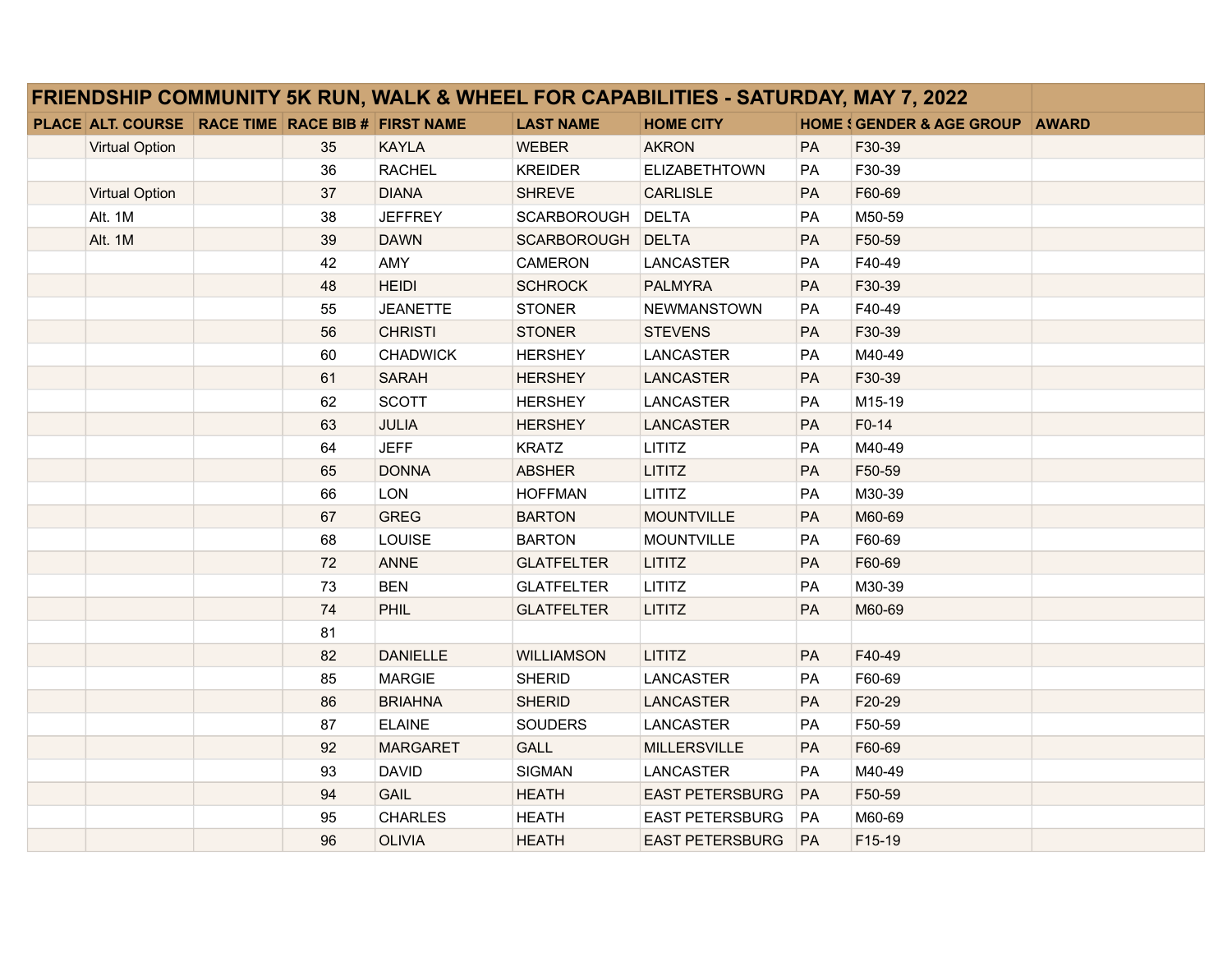| FRIENDSHIP COMMUNITY 5K RUN, WALK & WHEEL FOR CAPABILITIES - SATURDAY, MAY 7, 2022 |                                                   |  |     |                      |                  |                        |           |                                           |  |
|------------------------------------------------------------------------------------|---------------------------------------------------|--|-----|----------------------|------------------|------------------------|-----------|-------------------------------------------|--|
|                                                                                    | PLACE ALT. COURSE RACE TIME RACE BIB # FIRST NAME |  |     |                      | <b>LAST NAME</b> | <b>HOME CITY</b>       |           | <b>HOME SGENDER &amp; AGE GROUP AWARD</b> |  |
|                                                                                    |                                                   |  | 97  | <b>CHARLES</b>       | <b>GROFF</b>     | <b>MANHEIM</b>         | <b>PA</b> | M50-59                                    |  |
|                                                                                    |                                                   |  | 98  | <b>TIMOTHY</b>       | <b>DUVALL</b>    | <b>MANHEIM</b>         | PA        | M50-59                                    |  |
|                                                                                    |                                                   |  | 102 | <b>DANIEL</b>        | <b>KAHLER</b>    | <b>MANHEIM</b>         | <b>PA</b> | M40-49                                    |  |
|                                                                                    |                                                   |  | 103 | <b>VINCENT</b>       | <b>WILSON</b>    | <b>MANHEIM</b>         | PA        | M50-59                                    |  |
|                                                                                    |                                                   |  | 107 | <b>KELLY</b>         | <b>DWORAK</b>    | CARLISLE               | PA        | F50-59                                    |  |
|                                                                                    |                                                   |  | 116 | <b>DSP W/MICHAEL</b> | YOUTZ            | <b>MANHEIM</b>         | <b>PA</b> | F30-39                                    |  |
|                                                                                    | Alt. 1M                                           |  | 118 | <b>SHERRY</b>        | <b>GROFF</b>     | <b>MANHEIM</b>         | PA        | F60-69                                    |  |
|                                                                                    | Alt. 1M                                           |  | 119 | <b>DSP W/SHERRY</b>  | <b>GROFF</b>     | <b>MANHEIM</b>         | PA        | F30-39                                    |  |
|                                                                                    |                                                   |  | 120 | <b>ANITA</b>         | <b>FREY</b>      | <b>EAST PETERSBURG</b> | PA        | F60-69                                    |  |
|                                                                                    |                                                   |  | 121 | <b>GARY</b>          | <b>DELONG</b>    | <b>LANCASTER</b>       | PA        | M40-49                                    |  |
|                                                                                    |                                                   |  | 122 | <b>SANDRA</b>        | <b>ROBISON</b>   | LANCASTER              | PA        | F60-69                                    |  |
|                                                                                    |                                                   |  | 123 | <b>DENEEN</b>        | <b>SHEAFFER</b>  | <b>LANCASTER</b>       | PA        | F50-59                                    |  |
|                                                                                    |                                                   |  | 124 | <b>MARIAN</b>        | <b>STOLTZFUS</b> | <b>LANCASTER</b>       | PA        | F60-69                                    |  |
|                                                                                    |                                                   |  | 125 | <b>TRULA</b>         | <b>GINGRICH</b>  | <b>LITITZ</b>          | PA        | F60-69                                    |  |
|                                                                                    |                                                   |  | 126 | <b>ALEX</b>          | <b>HUBER</b>     | <b>LANCASTER</b>       | PA        | M30-39                                    |  |
|                                                                                    |                                                   |  | 127 | <b>JEN</b>           | <b>HUBER</b>     | LANCASTER              | PA        | F30-39                                    |  |
|                                                                                    |                                                   |  | 128 | <b>LISA</b>          | SANGREY          | LANCASTER              | PA        | F50-59                                    |  |
|                                                                                    |                                                   |  | 129 | <b>EMMA</b>          | SANGREY          | LANCASTER              | PA        | F30-39                                    |  |
|                                                                                    |                                                   |  | 130 | AMY                  | SANGREY          | <b>LANCASTER</b>       | PA        | F20-29                                    |  |
|                                                                                    | Alt. 1M                                           |  | 131 | <b>LAURA</b>         | <b>JOHNSON</b>   | <b>DENVER</b>          | PA        | F20-29                                    |  |
|                                                                                    |                                                   |  | 132 | <b>JAMES</b>         | <b>CRONIN</b>    | NEW HOLLAND            | PA        | M20-29                                    |  |
|                                                                                    |                                                   |  | 135 | <b>CINDY</b>         | <b>JENNINGS</b>  | <b>LITITZ</b>          | PA        | F50-59                                    |  |
|                                                                                    |                                                   |  | 136 | DAN                  | <b>SMITH</b>     | <b>CARY</b>            | <b>NC</b> | M50-59                                    |  |
|                                                                                    |                                                   |  | 139 | <b>MEGAN</b>         | <b>BRUBAKER</b>  | <b>SCHAEFFERSTOWN</b>  | PA        | F20-29                                    |  |
|                                                                                    |                                                   |  | 140 | <b>VICTORIA</b>      | <b>WEAVER</b>    | LANCASTER              | PA        | F20-29                                    |  |
|                                                                                    |                                                   |  | 141 | <b>ALEXIS</b>        | <b>NOLT</b>      | <b>LITITZ</b>          | PA        | $F0-14$                                   |  |
|                                                                                    | <b>Virtual Option</b>                             |  | 147 | <b>MELISSA</b>       | <b>LUTTRELL</b>  | <b>HOLTWOOD</b>        | PA        | F30-39                                    |  |
|                                                                                    |                                                   |  | 149 | <b>LINDA</b>         | <b>FREY</b>      | <b>LITITZ</b>          | PA        | F70+                                      |  |
|                                                                                    |                                                   |  | 150 | <b>TINA</b>          | <b>KULP</b>      | <b>MANHEIM</b>         | PA        | F50-59                                    |  |
|                                                                                    |                                                   |  | 152 | <b>MAUREEN</b>       | <b>KOPP</b>      | <b>MANHEIM</b>         | PA        | F40-49                                    |  |
|                                                                                    | Alt. 1M                                           |  | 153 | <b>ESTHER J</b>      | <b>ELKINS</b>    | <b>LANCASTER</b>       | PA        | F20-29                                    |  |